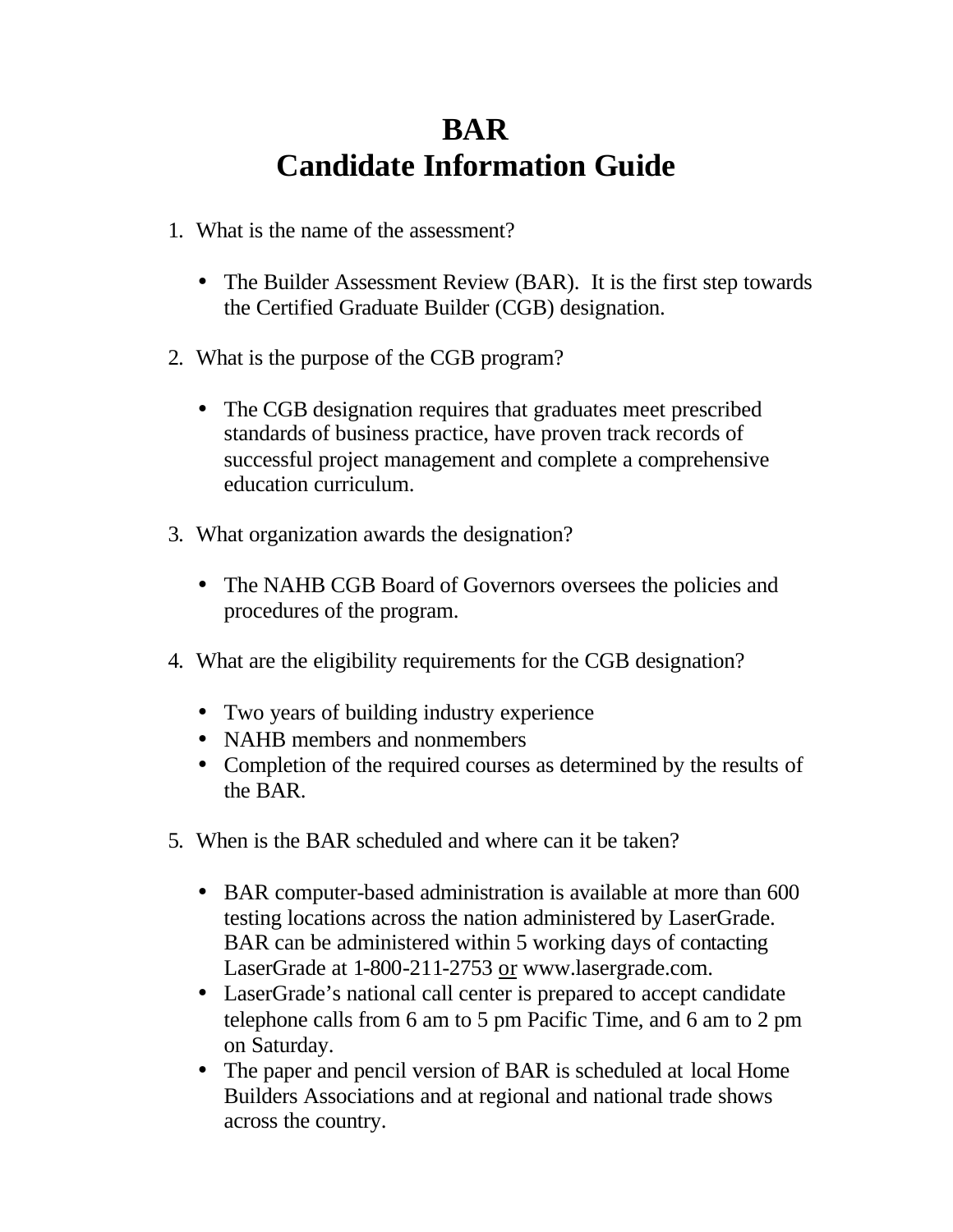- A complete list of currently scheduled BAR offerings can be found at www.NAHB.org. Click on the education tab and search by keyword "BAR".
- 6. What does it cost to take the BAR?
	- BAR computer-based testing is available at \$195.00 per candidate.
	- Candidate payment is only accepted by credit card, (Visa®, Discover®, and American Express®.)
	- BAR fee will be collected when you contact LaserGrade to schedule BAR.
	- Payment methods for the paper and pencil version of the BAR are determined by the local course host, but usually include both check and credit card. Please contact the registration person listed for the scheduled BAR for complete details.
- 7. What is the fee for retaking the BAR?
	- BAR computer-based re-testing is available at \$195.00 per candidate.
	- Candidates may retake BAR on demand at the convenience of the candidate.
	- Paper and pencil candidates must register to retake the BAR with a local course host, and are limited to scheduled versions of the BAR.
- 8. What about refunds?
	- There are no refunds for BAR. If you are unable to attend for any reason, you will be credited for another BAR.
	- The refund policy for paper and pencil sessions of the BAR is determined by the local course host.
- 9. How do I reschedule BAR?
	- Call LaserGrade at 1-800-211-2753 to reschedule BAR.
- 10.What computer skills do I need to take the exam?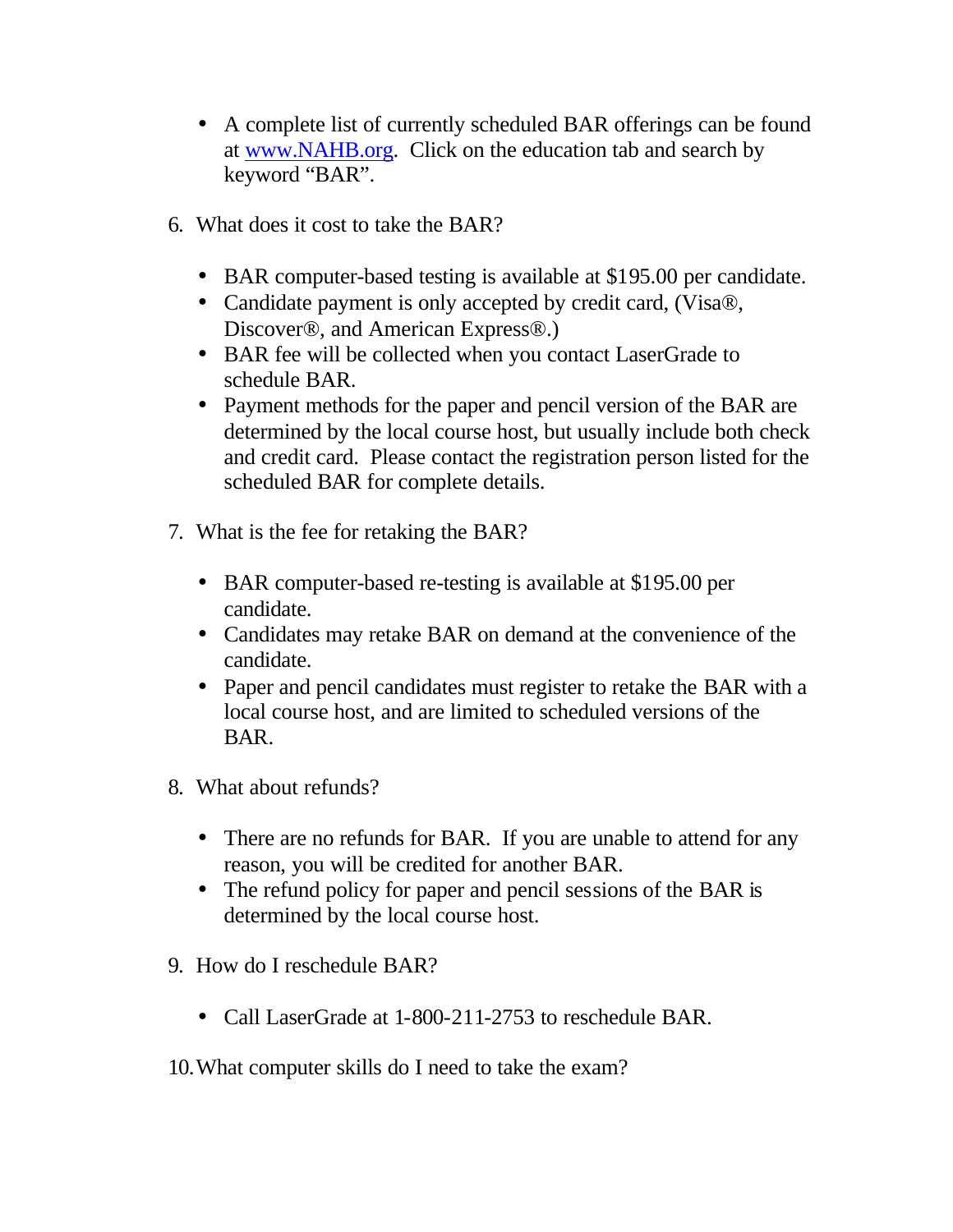• No specific computer skills are required other than very basic keyboard skills.

11.What should I take to the LaserGrade assessment center?

- A non-programmable and non-print calculator
- Scratch paper and pencil (optional)
- Drivers license and second form of identification (required)

12.What should I expect on the day the BAR is administered?

- A proctor at the assessment center will verify your eligibility against your BAR registration information.
- BAR is a three-hour 120 multiple-choice assessment.

13.What is covered on the BAR?

- Building Technology
	- o Building Technology
	- o Indoor Air Quality
	- o Building Codes and Standards
	- o Energy Efficient Construction
- Business and Finance
	- o Finance Banking
	- o Construction Contracts and Law
	- o Business Management
	- o Estimating
- Project Management
	- o On-Site Management
	- o Off-Site Management
- Sales and Marketing
	- o Sales and Marketing
	- o Land Development, Site Planning and Zoning
	- o Customer Service

14.How will BAR be scored?

• NAHB has contracted with Wasdyke Associates LLC to score the BAR based on the criteria established by the CGB Board of Governors.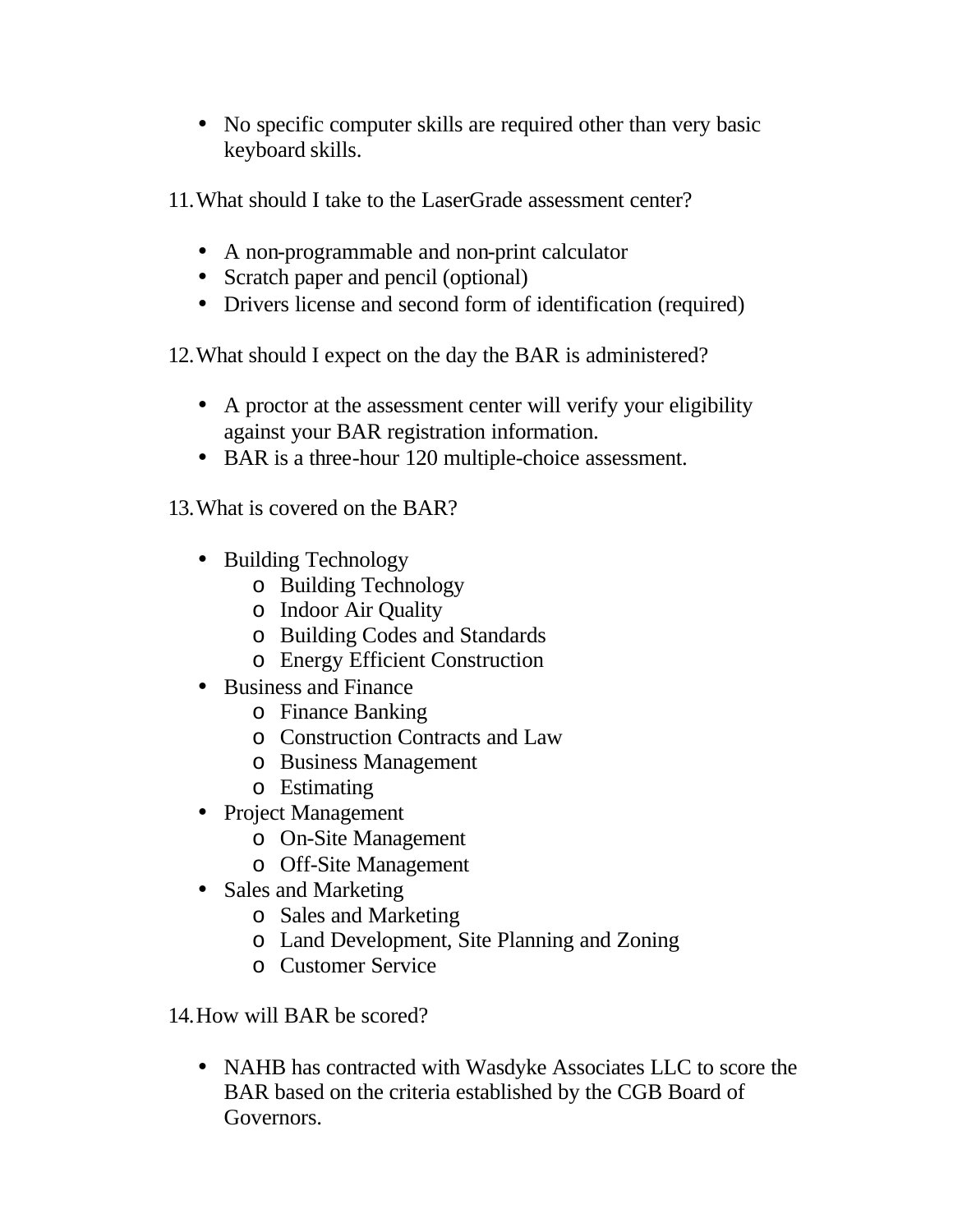- You will not be penalized for guessing and are encouraged to answer all questions to the best of your ability.
- Your results are derived from the number of questions you answer correctly and will indicate a 0, 1, or 2 which is the number of courses required to complete the CGB designation requirements for that subject area.
- Your scores include statistical adjustments to equalize the difficulty of passing all forms of the BAR.

15.What happens if I perform poorly on some parts of BAR?

- You may be required to take from one (1) to eight (8) CGB approved courses.
- Your results report will indicate which courses and how many are required in a given subject area.

16.How soon will I receive my results?

- If you take the computer-based version of BAR, you will receive your results on-site immediately after you complete the assessment. For paper and pencil versions of the assessment please allow four to six weeks for processing.
- BAR scores are confidential; therefore, they will not be given over the phone or fax. If you have signed the program waiver, we will be able to release your results to your local builders association for use in scheduling and planning only.

17.What if I think there was an error in my assessment?

- If you feel there was an error in your score, you may request to have your assessment re-scored. Your request:
	- 1. Must be in writing to The NAHB University of Housing, CGB Program,  $1201 \, 15^{th}$  Street, NW, Washington, DC 20005.
	- 2. Must be made within six months of your assessment date.
	- 3. Must be accompanied by a \$25 fee, payable to Wasdyke Associates LLC.
	- 4. Wasdyke Associates LLC will inform you of your re-scored results within approximately two to four weeks from receipt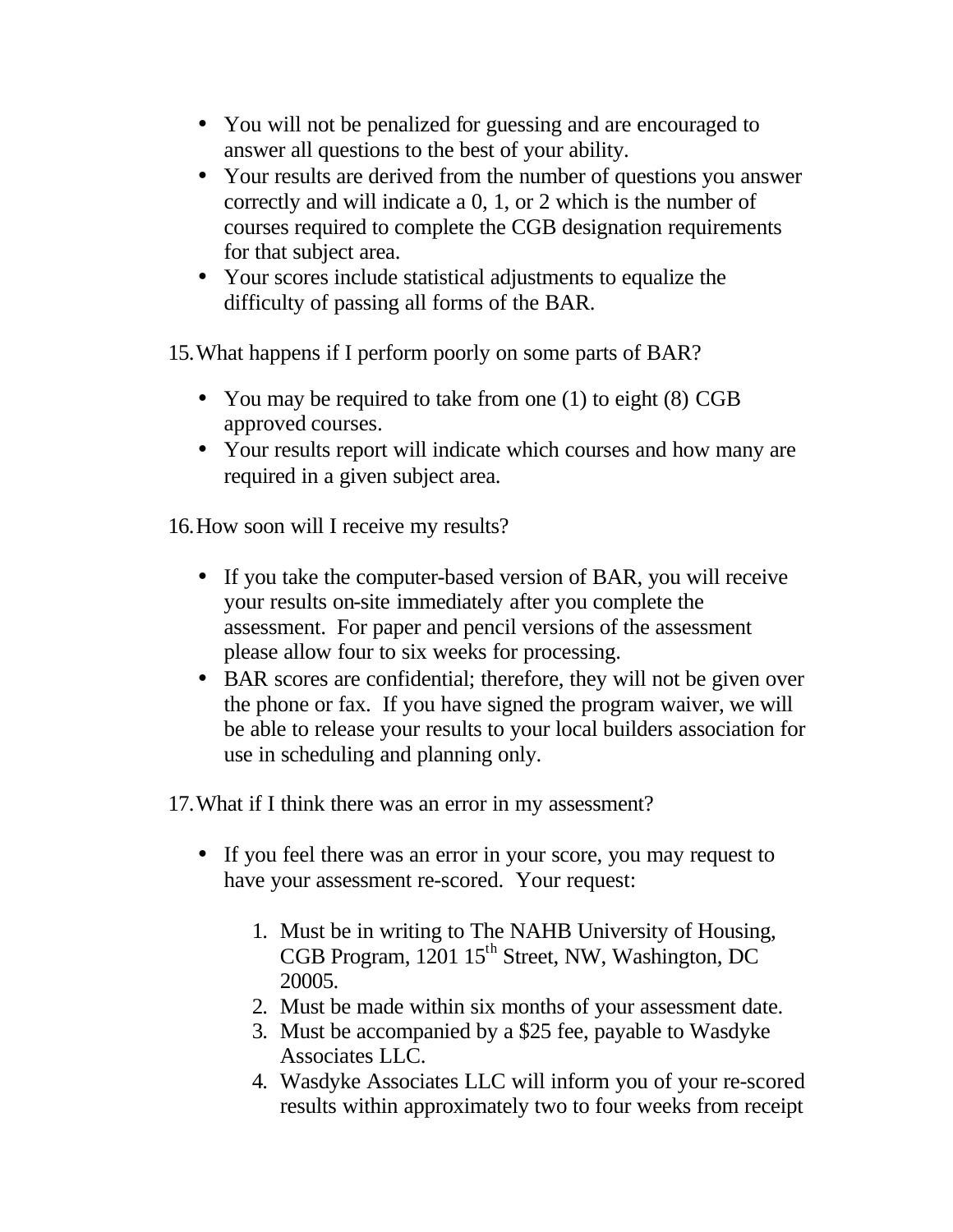of request from NAHB University of Housing to Wasdyke Associates.

18.Can I be disqualified during the exam?

• You may be disqualified from taking or continuing in the BAR assessment, or from receiving assessment results, if the NAHB CGB Board of Governors or Wasdyke Associates LLC determines through either proctor observation or statistical analysis that you were engaged in collaborative, disruptive or other unacceptable behavior before, during or following the administration of the BAR assessment.

19.How do I renew my CGB designation?

- Pay a \$50 renewal fee annually for members, \$75 for nonmembers.
- Complete 12 hours of continuing education as outlined below: Earn a minimum of six hours by successfully completing or teaching one full-day NAHB University of Housing course; The remaining six hours may come from: any local, state or national trade shows (e.g. International Builders' Show, Remodeling Show); any other professional designation successfully earned (e.g. CAPS); manufacturer product training (e.g. facility tours, fabrication process demonstrations, product demonstrations, sponsored education on business or installation techniques); business-related college courses completed with a grade of "C" or better (courses in business offered by college or university or a community college are accepted; one college course is equated to 6 hours of continuing education per three-year certification period.)

20. How do I arrange for special accommodations for BAR?

- LaserGrade facilities accommodate those in wheel chairs and are ADA (American with Disabilities Act) accessible.
- The LaserGrade system is for sighted, and persons who have the ability to use one-good hand.
- Contact the local BAR host for special accommodations for all other scheduled BARs.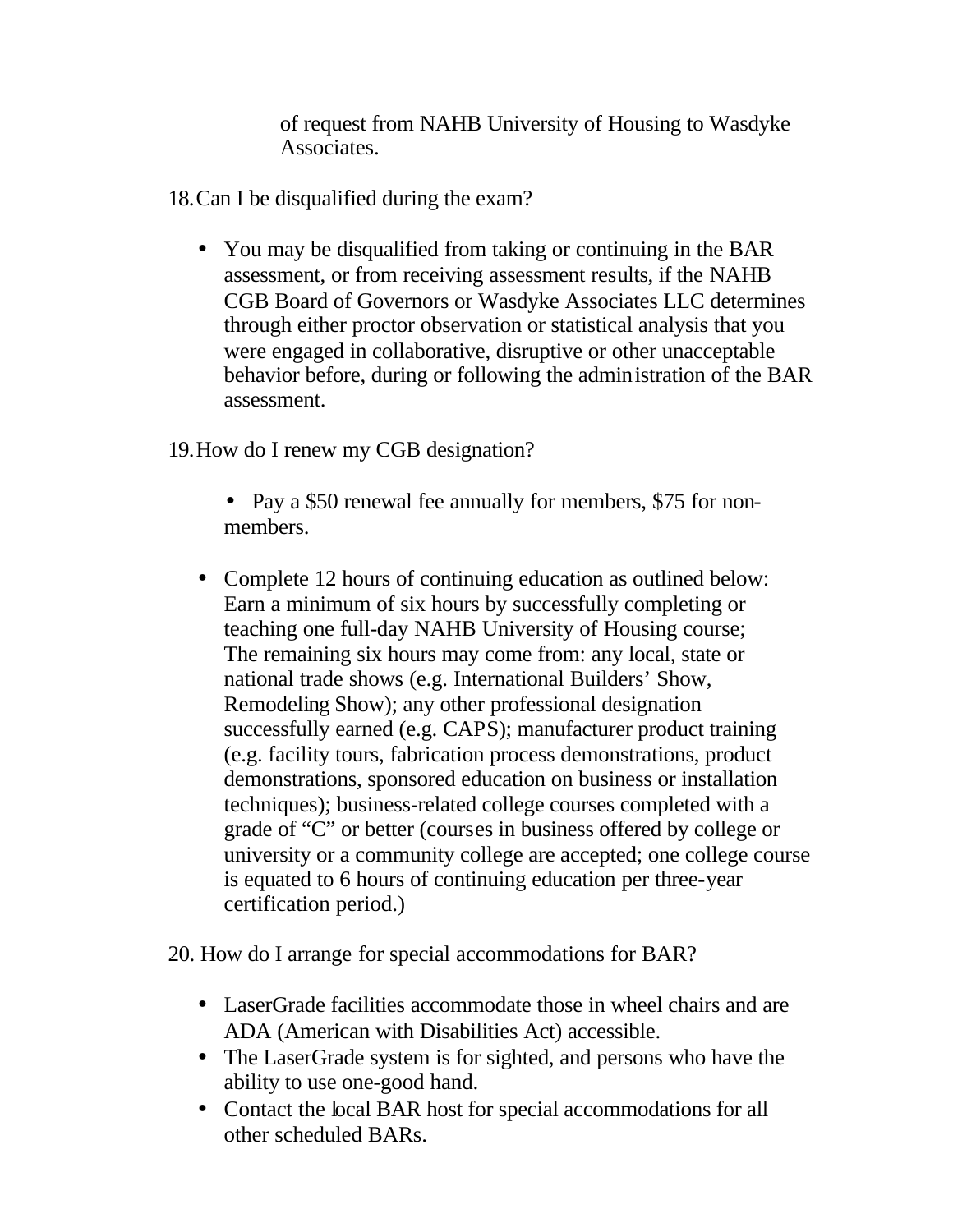#### **Taking the BAR**

The following strategies may help you take the BAR.

- 1. Read the directions carefully and follow them as precisely as you can.
- 2. Plan your time effectively. Work steadily during the BAR. Do not let a question on which you are uncertain of the answer to take up too much of your time.
- 3. Read the question carefully. This tells you what is being asked.
- 4. Read the question a second time to be clear about what the question is asking.
- 5. Read all four-answer choices completely. One will be correct (the answer) and the other three are incorrect (the distractors). Incorrect answers usually contain common errors that may seem reasonable to a BAR candidate who does not fully understand the concept that is being assessed in the question.
- 6. Carefully evaluate the answer choices for key words and phrases. Be sure to note words such as NOT, EXCEPT and LEAST that may give critical clues to help you answer the question. If the question uses one of these words, the question is telling you that three of the answers are yes and the correct answer, or key, is the no response.
- 7. Read each answer choice twice. As you read each answer the second time, think to yourself whether it definitely does not answer what is being asked (a definite no), appears to answer what is being asked (a probable yes), or may answer what is being asked (a possible yes).
- 8. If you identified more than one answer you think might be correct, evaluate each of these to select the one that is the best answer to the question in the stem. Look critically at the choices for clues.
- 9. Be careful not to read elements or to make assumptions that are not in the stem and answer choices. A common reason candidate's select a wrong answer is that they assume something that is not indicated in the question.

#### **Using the Sample BAR to Help You Prepare for BAR**

It is recommend that you take the sample questions in this booklet or on the website so that you get a better understanding of the types of questions asked and a general feeling of what the BAR is like. Be sure to read each question carefully so that you know exactly what is being asked. Each question has only one best answer.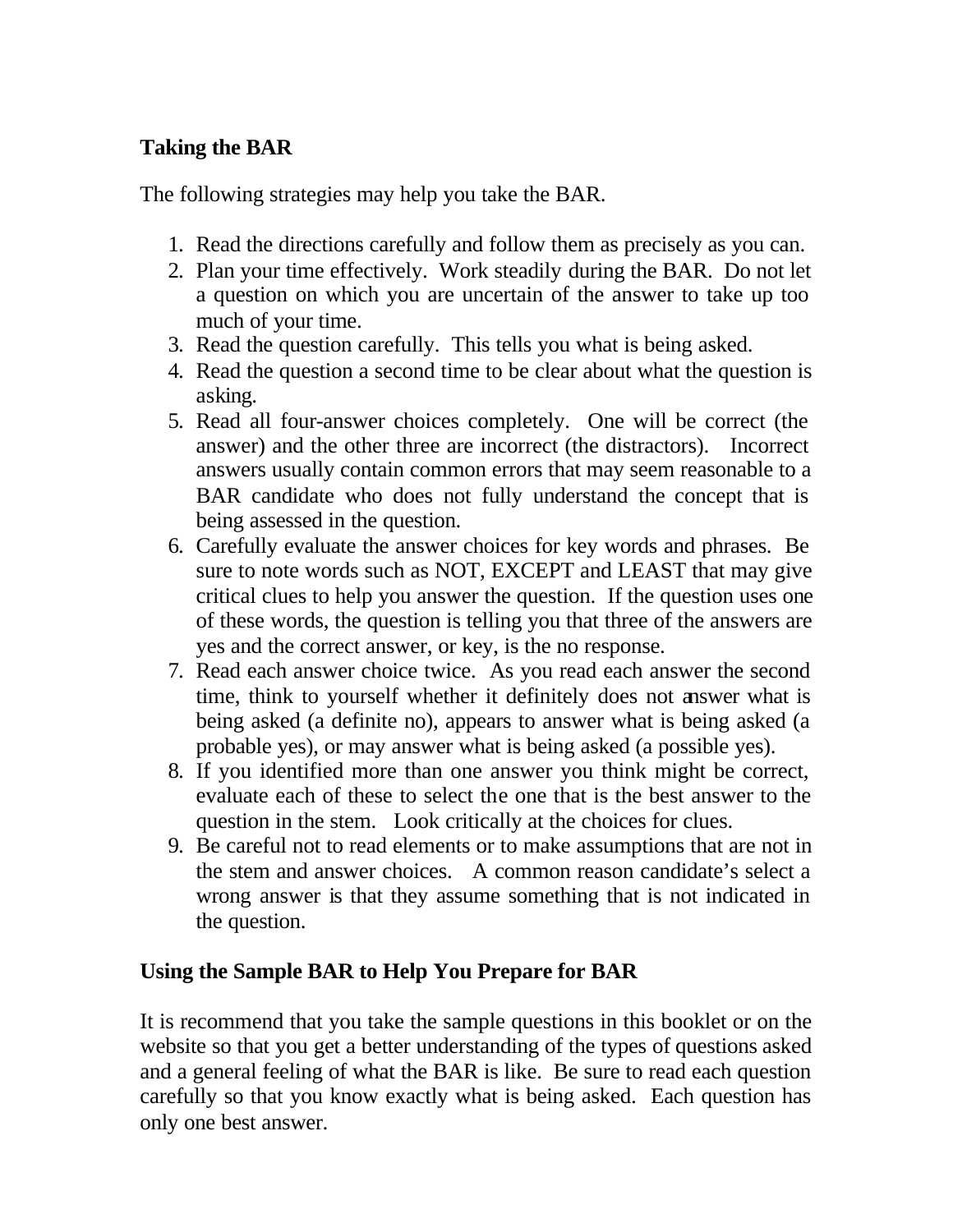The following steps are recommended for getting ready to take the BAR.

- 1. Study the description of the content topical areas that are covered in BAR.
- 2. Take the questions to become familiar with each question type and content covered.
- 3. Score the questions and find out how well you did in each of the four subject areas.
- 4. Look carefully at the areas in the sample BAR in which you scored well and areas where you scored lowest. Then identify any areas in the BAR in which you think you need more study to perform well. Your answers to these two questions will give you a self-needs assessment.
	- Where did I score poorly on the BAR?
	- Which content areas do I need to prepare for most?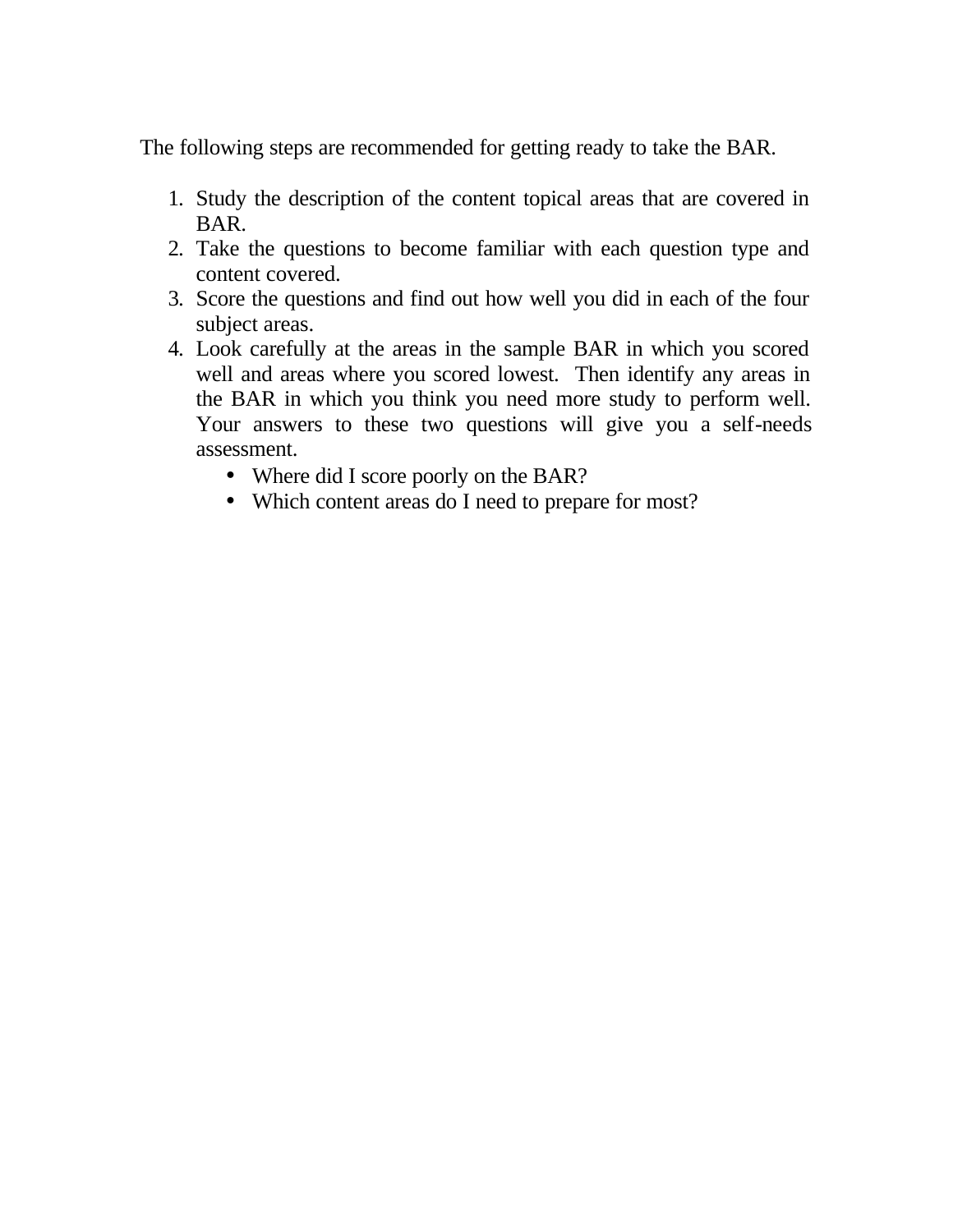## Certified Graduate Builder

# *Builder Assessment Review*

# *Sample Questions*

(20 Questions)

### **Building Technology**

- 1. Which of these statements accurately describes laying out a foundation for a rectangular building?
	- A. Corner stakes should be driven 8' to 10' behind the building corner stake.
	- B. Batter boards usually are set inside building corner stakes.
	- C. Equal diagonal measures between corners of building lines indicate that the building is square.
	- D. Building lines should be set even with the excavation wall to allow room to construct forms.
- 2. Sealing a house against infiltration may result in which of these?
	- A. Increased outdoor airflow through a house
	- B. Reduced outdoor airflow into a house
	- C. Lower humidity levels in a house in the winter
	- D. Higher humidity level in a house in the summer
- 3. Which statement is correct?
	- A. Performance codes describe exactly which methods and materials are to be used in building a house.
	- B. Prescriptive codes generally allow engineering professionals to select the best methods and materials to construct a house.
	- C. Residential dwellings should never include both engineered and conventional building products.
	- D. Stud walls and floor joists are examples of conventional building components.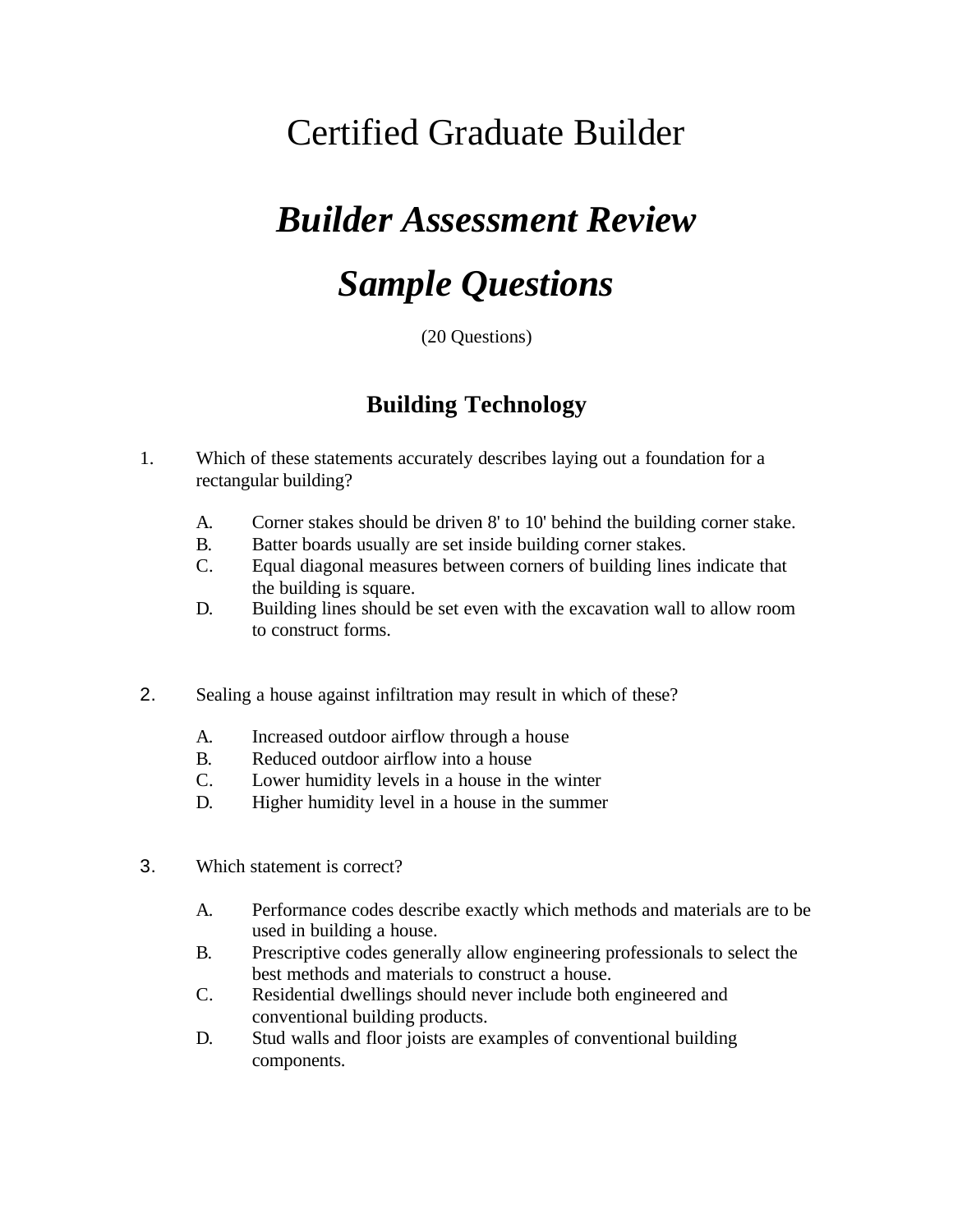- 4. Window U-values can be improved in which of these ways?
	- A. Installing storm windows
	- B. Using low-e glass
	- C. Increasing the air space between the glass
	- D. All of the above

### **Business and Finance**

- 5. Which statement is correct?
	- A. Combining several short-term loans into a single long-term loan would most likely reduce loan fees.
	- B. The low fee and high rate loan is preferred over a high fee and low rate loan for short-term residential mortgages.
	- C. The longer the term, the less a loan costs.
	- D. Loan origination fees are calculated as an annual interest rate that increase with the length of the term.
- 6. Which of these is *LEAST* likely to reduce liability problems for a builder?
	- A. Hire an attorney to write a separate contract for each new house.
	- B. Respond to all punchlists and callbacks as quickly as possible.
	- C. Allow time for interruptions or bad weather in all scheduling.
	- D. Review brochures and advertising to eliminate unintended promises.
- 7. Which of these is best determined from a cash flow statement?
	- A. The net worth of the business
	- B. A comparison of sales and revenue to net income
	- C. The sources of income during the last accounting period
	- D. A picture of what occurred financially over a period of time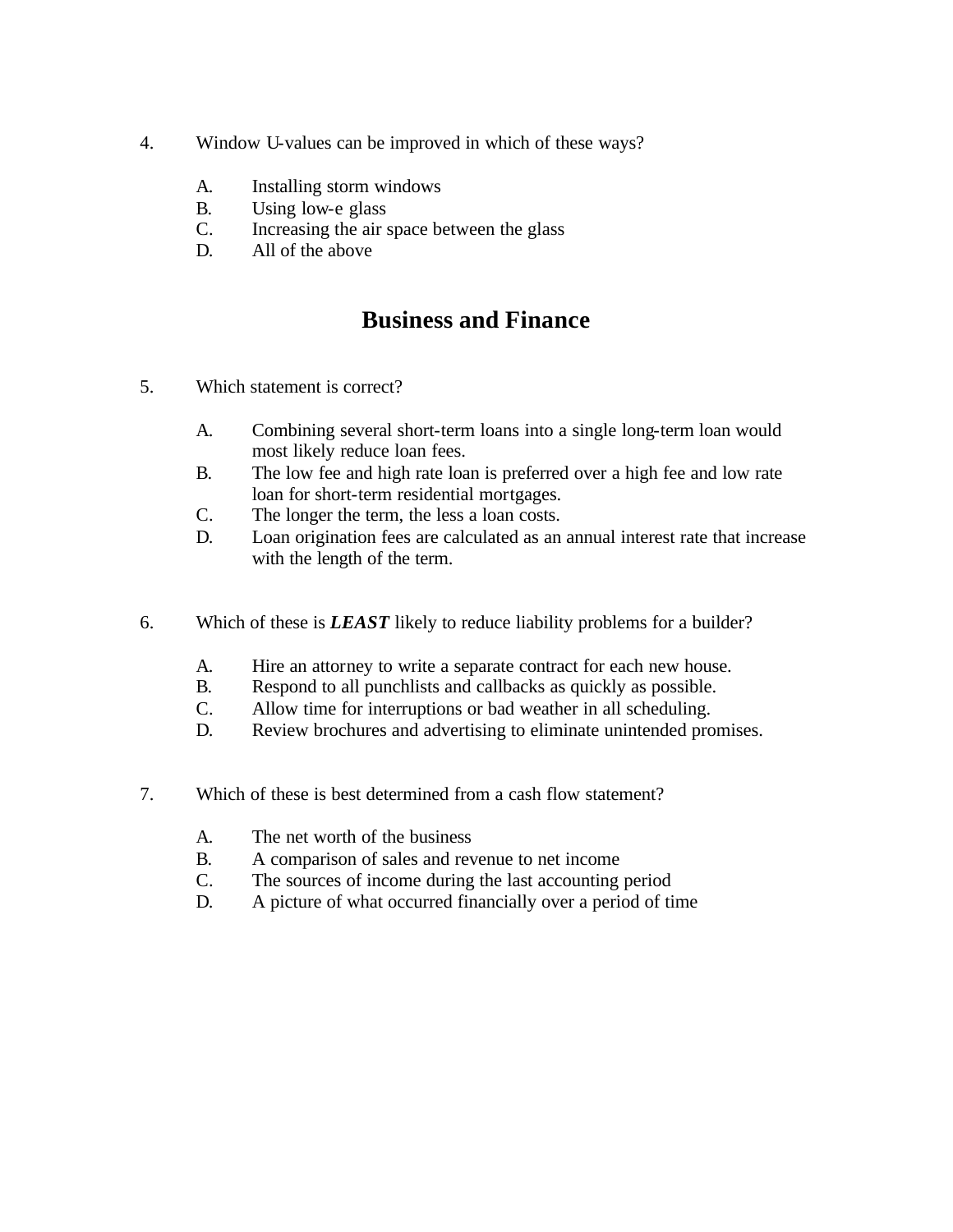- 8. Which statement is correct?
	- A. Computerized estimating applications require relevant and accurate data.
	- B. A computerized estimating application does not require the initial input of historical data in order to generate quantity takeoffs.
	- C. Manual estimating never requires as much time as computer-based estimating.
	- D. Computerized-based applications have limited reporting capabilities.
- 9. Which statement is correct?
	- A. Estimating software can be used to interface with accounting.
	- B. In a checklist takeoff system items such as joists or other framing lumber are individually selected to be included in an estimate.
	- C. Both A and B
	- D. Neither A nor B
- 10. If a customer and builder cannot agree upon a price for a written change order, which of these is most likely to occur first?
	- A. The change order will be completed on a fixed price basis
	- B. The agreement between the builder and customer will be terminated
	- C. The difference between the price of the change order will be paid by the builder
	- D. The difference must be negotiated between the customer and builder before work is continued

### **Project Management**

- 11. All of these are safety management issues *EXCEPT*:
	- A. clean work site.
	- B. liability insurance.
	- C. control of work area.
	- D. ceilings and floors.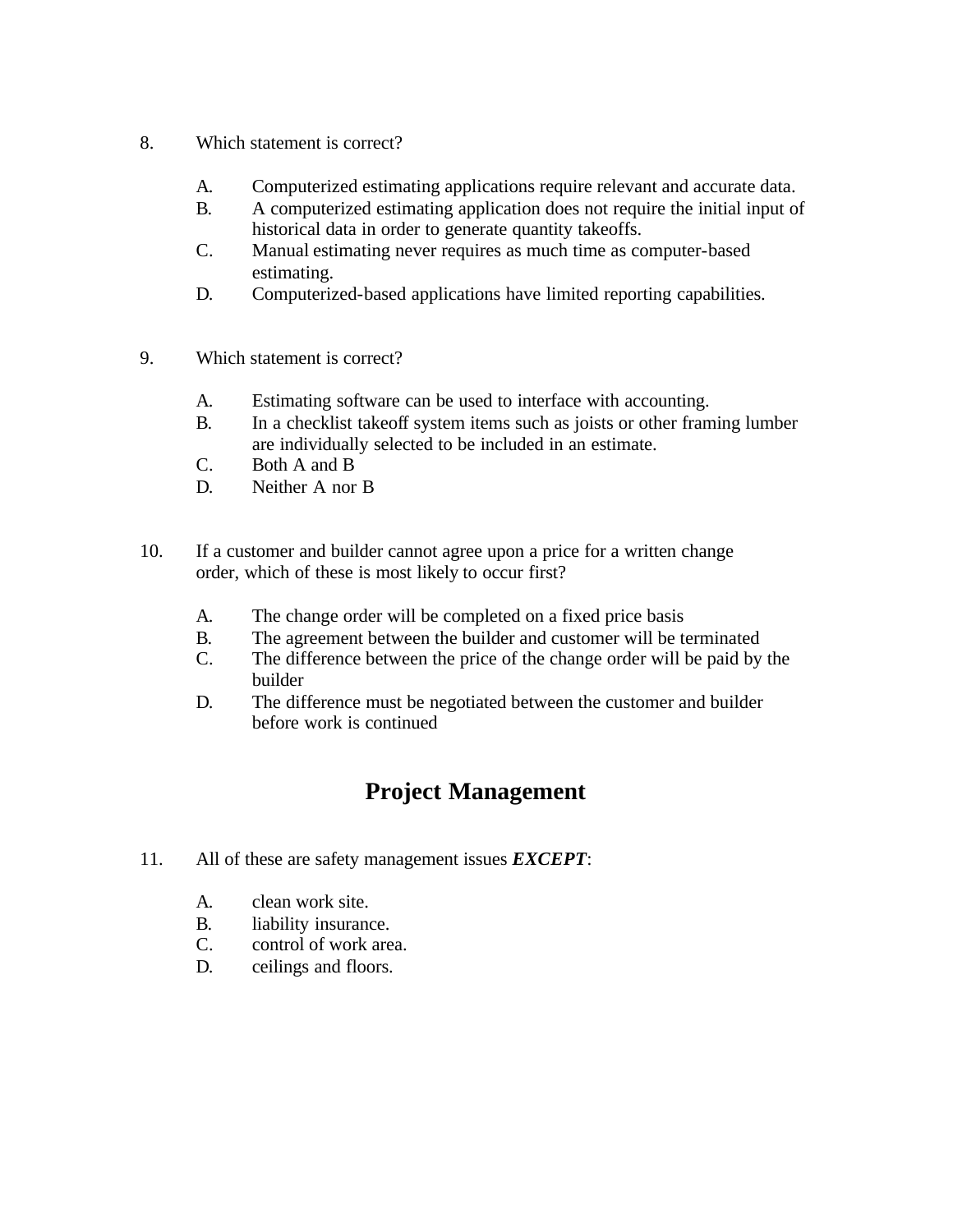- 12. Which of these is most likely to contain a record of an accident at a job site?
	- A. Lead sheet
	- B. Project log
	- C. Communications schedule
	- D. Any of the above
- 13. Which of these statements accurately describe off-site management?
	- A. A pre-construction conference checklist includes job site considerations such as parking, materials storage, temporary utilities and so on.
	- B. A pre-estimate checklist includes job site information such as soil conditions, drainage, lot condition and so on.
	- C. A scope of work describes in detail all tasks to be completed.
	- D. All of the above
- 14. Which of these should be considered when developing a production schedule?
	- A. "Slack time"
	- B. Value engineering
	- C. Door and window schedule
	- D. Loan approval date
- 15. Which of these schedules is *LEAST* likely to provide information for adjusting tasks to complete a job on time?
	- A. A critical path
	- B. A Gault chart
	- C. A bar chart
	- D. A calendar

### **Sales, Marketing and Land**

- 16. Which statement is correct?
	- A. Marketing focuses on the needs of the seller.
	- B. Marketing focuses on the needs of the buyer.
	- C. A market-driven builder focuses on the product.
	- D. A market-driven builder focuses on customer-oriented decisions.